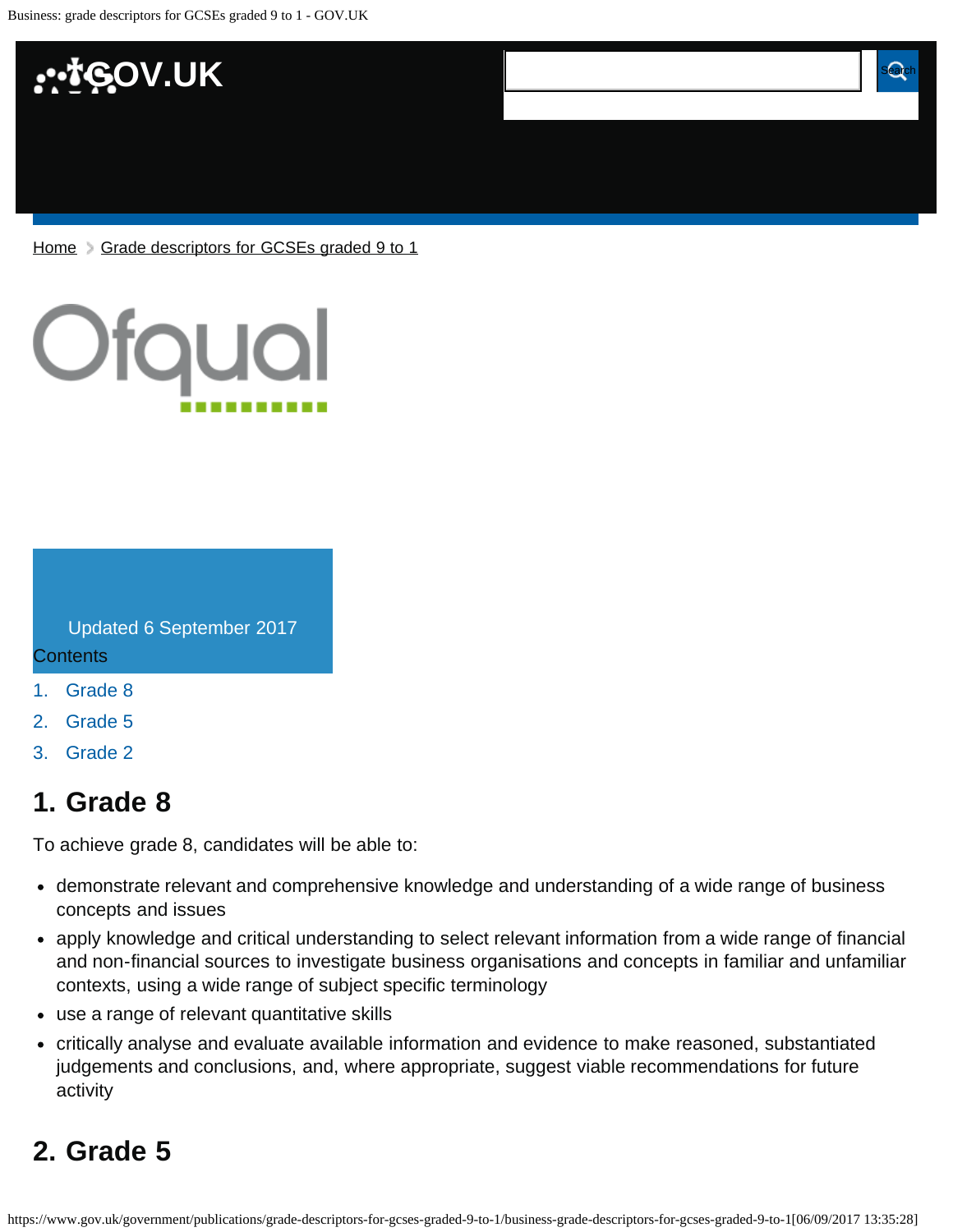To achieve grade 5, candidates will be able to:

- demonstrate mostly accurate and appropriate knowledge and understanding of a range of business concepts and issues
- apply knowledge and understanding to select information from a range of sources to investigate business organisations and concepts in familiar and some unfamiliar contexts, using some appropriate subject specific terminology
- use some relevant quantitative skills
- analyse and provide some evaluation of information and evidence to make plausible judgements and conclusions which may extend to suggesting some viable recommendations for future activity

# <span id="page-1-0"></span>**3. Grade 2**

To achieve grade 2, candidates will be able to:

- demonstrate basic knowledge and understanding of some aspects of business concepts or issues
- apply, in a limited way, knowledge and understanding to investigate business organisations and/or concepts, using everyday language
- use some obvious, simple quantitative skills
- use and describe some information to draw basic lines of reasoning, make straightforward judgements and, possibly, offer simple suggestions for future activity

Is there anything wrong with this page?

## **Services and information**

**[Benefits](https://www.gov.uk/browse/benefits)** 

[Births, deaths, marriages and care](https://www.gov.uk/browse/births-deaths-marriages)

[Business and self-employed](https://www.gov.uk/browse/business)

[Childcare and parenting](https://www.gov.uk/browse/childcare-parenting)

[Citizenship and living in the UK](https://www.gov.uk/browse/citizenship)

[Crime, justice and the law](https://www.gov.uk/browse/justice)

[Disabled people](https://www.gov.uk/browse/disabilities)

[Driving and transport](https://www.gov.uk/browse/driving)

[Education and learning](https://www.gov.uk/browse/education)

[Employing people](https://www.gov.uk/browse/employing-people)